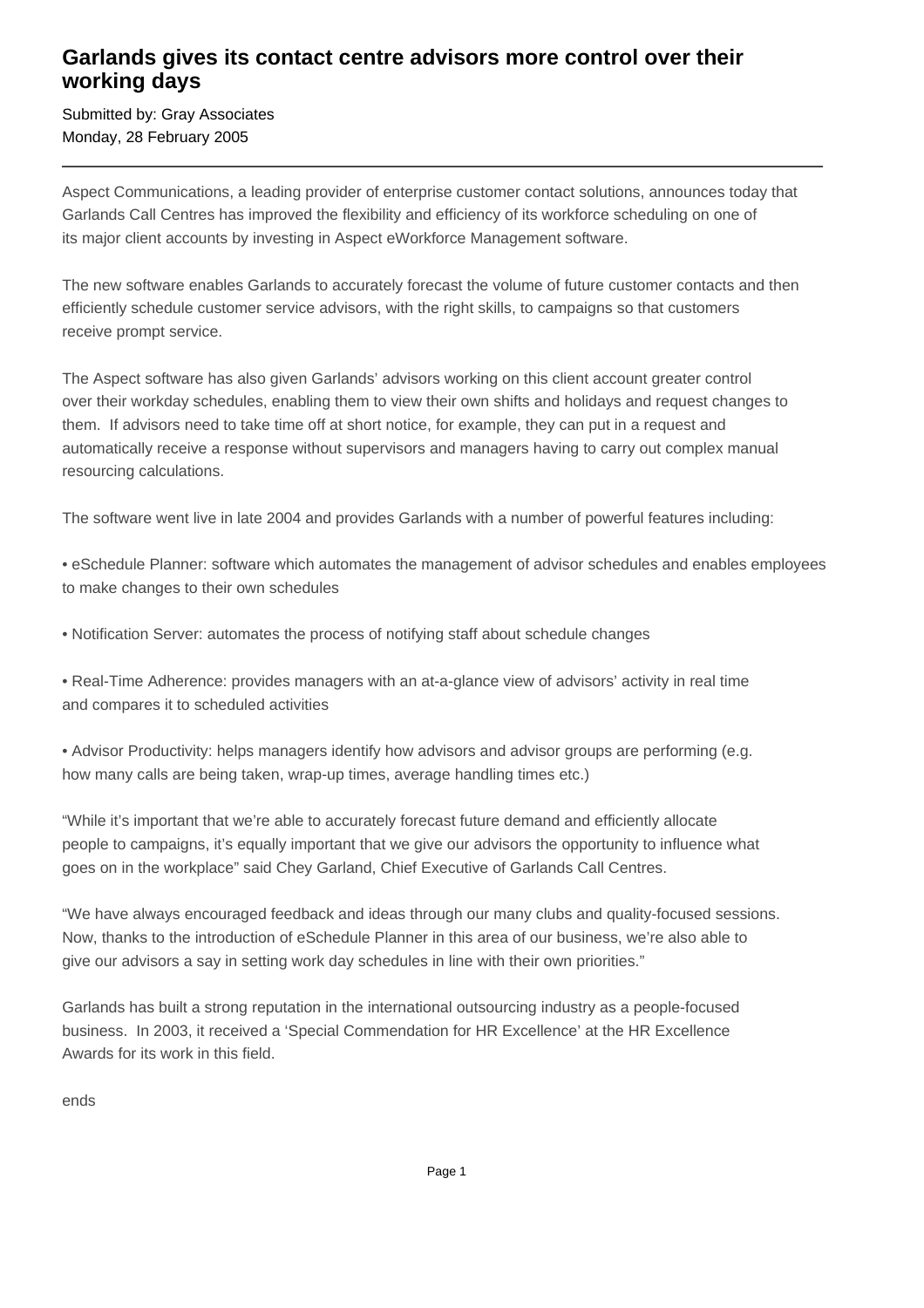## About Garlands

Garlands is a leading UK provider of outsourced customer contact services via phone, email and the Web. In December 2004, it was named Marketing Magazine's UK Contact Centre of the Year.

Garlands' services range from customer service to outbound customer acquisition, debt collection, customer retention, technical assistance, cross-selling, upselling, staff accounts, activations, credit management, customer registrations, customer lifecycle management and many other back office functions.

It has a blue chip client list that includes leading businesses in the telecoms (mobile and fixed), utilities, Internet services, multi media entertainment, travel and financial services industries.

Garlands believes that people are the key to delivering superb customer service. It provides comprehensive and innovative programmes with a holistic focus to develop the skills of its staff programmes that extend beyond the call centre and into the local community. Garlands Call Centres received a Special Commendation for HR Excellence at the 2003 HR Excellence Awards. Garlands was also named 'Tees Valley Company of the Year' at the 2004 Tees Valley Business Awards.

Garlands today employs around 2800 personnel and owns four prestigious contact centres, three in Hartlepool Marina and one in Middlesbrough town centre – with a new Contact Centre Village due to open in Stockton soon.

## About Aspect Communications

Aspect Communications Corporation is a leading provider of contact centre solutions and services that enable businesses to manage and optimise customer communications. Aspect's global customer base includes more than two-thirds of the Fortune 50 and leading corporations in a range of industries, including transportation, financial services, insurance, telecommunications, retail and outsourcing, as well as large government agencies. The company's leadership is based on two decades of expertise. Aspect is headquartered in San Jose, California, with offices in countries around the world. Aspect's UK offices are in Stockley Park, Uxbridge, Middlesex and can be reached on 0800 ASPECT (i.e. 0800 277328). ###

Aspect, the Aspect logo and the phrases and marks relating to other Aspect products and services discussed in this press release constitute one or both of the following: (1) registered trademarks and/or service marks of Aspect Communications Corporation in the United States and/or other countries or (2) intellectual property subject to protection under common law principles. All other names and marks mentioned in this document are properties of their respective owners.

Contacts:

Andrew Sleath Aspect Communications Tel: +44 (0)20 8589 1000